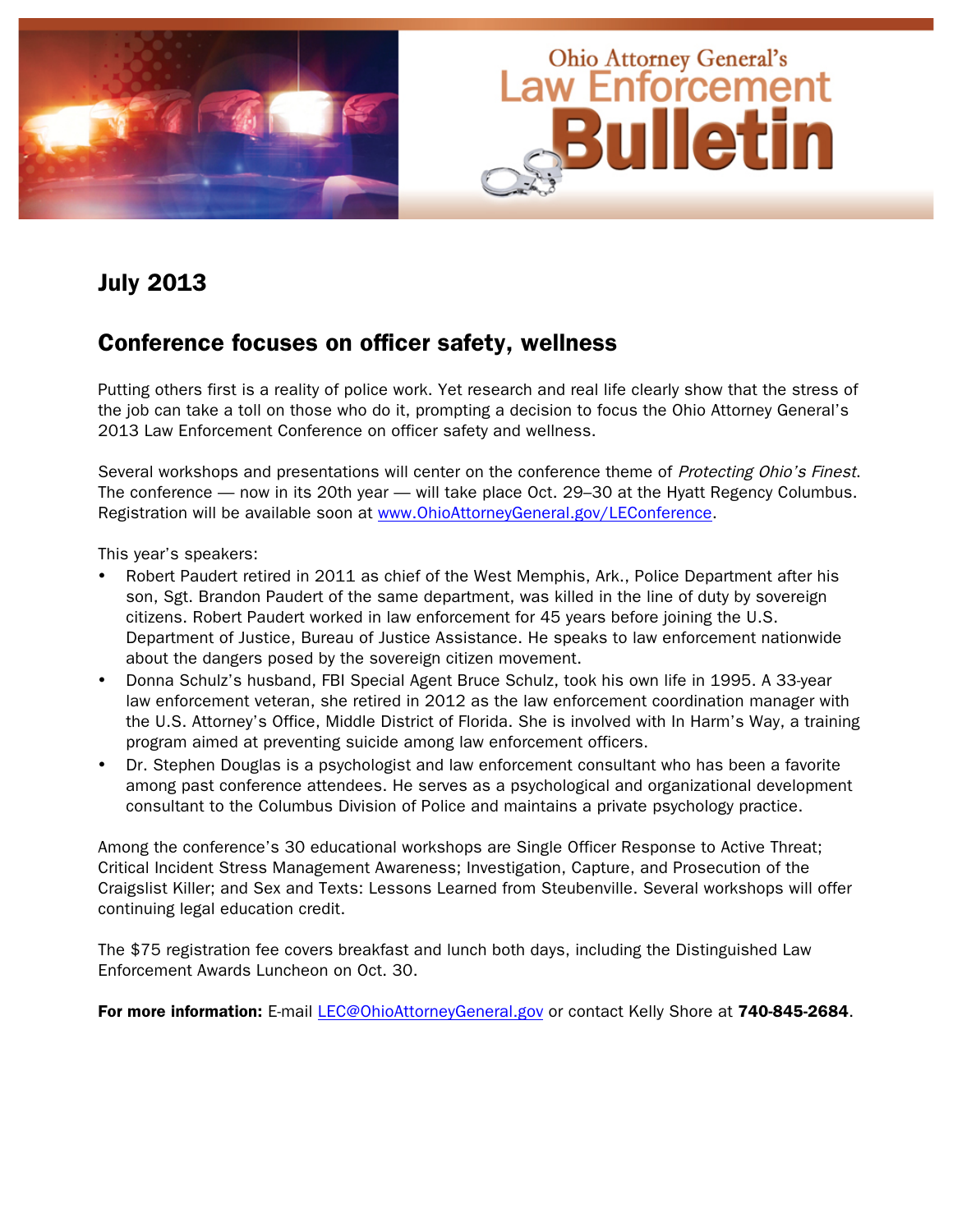## CAC Symposium among conference highlights

The second annual Crimes Against Children Symposium will be held Tuesday, Oct. 29, during the Ohio Attorney General's Law Enforcement Conference. The invitation-only event will provide attendees the opportunity to exchange ideas and information with investigators and prosecutors working online child exploitation cases around Ohio and to hear from Dr. Peter Collins, an Ontario Provincial Police forensic psychiatrist who has worked with agencies worldwide. To inquire about a symposium invitation, e-mail Nicole.Dehner@OhioAttorneyGeneral.gov.

## Tailor the topics and timing of our emails to you

You now can tailor the topics and timing of email communications from the Ohio Attorney General's Office. In addition to receiving the Law Enforcement Bulletin, Criminal Justice Update, and OPOTA Mobile Academy newsletters, you can learn about new OPOTA courses as they're posted and get updates on missing persons, unsolved homicides, and other topics. To choose your preferred topics and timeframe — when available, daily, or weekly — visit www.OhioAttorneyGeneral.gov/EmailUpdates.

## State v. Steele, Ohio Supreme Court, June 18, 2013

**Question:** Can an officer be criminally prosecuted for abduction when he detains a person he does not suspect of criminal wrongdoing?

### Quick answer: Yes, absolutely.

**Facts:** While investigating a series of robberies, the officer in this case received a tip that a vehicle owned by Alicia Maxton had been driving around the neighborhood suspiciously. The next day, the officer went to the school that Maxton's children attended and arrested R.M., one of Maxton's children. R.M. did not fit the description of the robbers, but was aggressively interrogated by the officer. The officer threatened to arrest R.M.'s mother and siblings if he didn't confess. Not surprisingly, R.M. eventually confessed, and the officer charged R.M., even though he didn't think R.M. was guilty of anything.

While R.M. was being detained, the officer convinced Maxton to come to his apartment to discuss the case. He suggested that he could help R.M. out if Maxton had sex with him. She ultimately consented in order to help her son.

The evidence eventually established that the officer never believed R.M. was a genuine suspect. Instead, the officer had a self-professed practice of "bullshitting," or arresting people without probable cause in the hope that a promising lead would come up. Another word for this practice: "illegal."

Nine days after R.M. was locked up on charges that the officer already acknowledged were false, the prosecutor found out that R.M. was still being detained. The prosecutor immediately dismissed the charges and had R.M. released. The officer ultimately was charged with multiple criminal counts, including witness intimidation and abduction.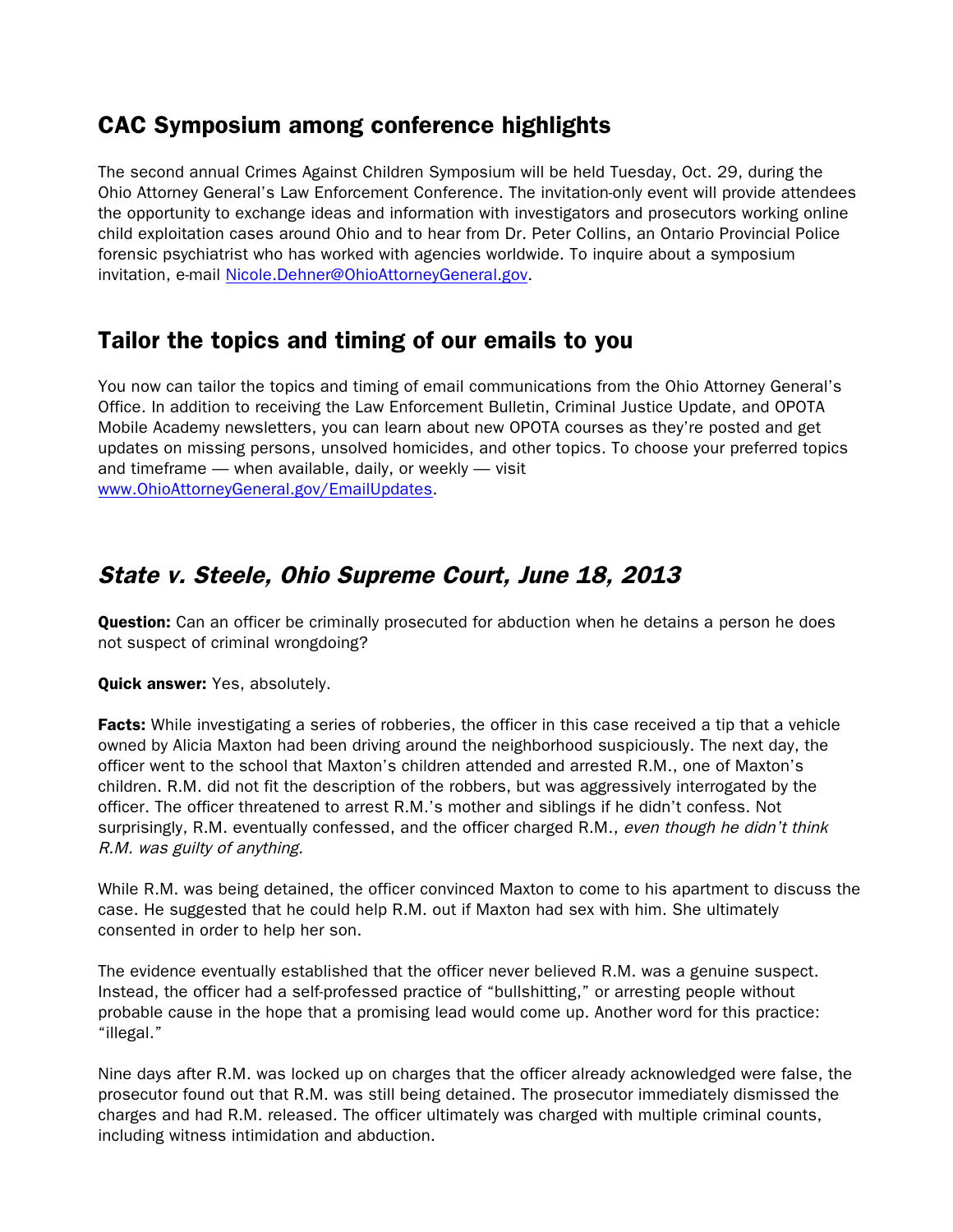Why this case is important: This case sounds like something out of a bad movie script: The dirty cop rounds up some innocent kid and tosses him in the slammer to see if anything shakes loose, and while he's in there he coerces the kid's mother into sex. But while these are extreme facts, they underscore the greatest source of tension between law enforcement and public: the extraordinary power officers can have over the lives of average citizens. The people place an incredible amount of trust in you, which is why abuse of police power draws so much scrutiny.

Of course, all officers eventually are faced with close cases on probable cause and must ask themselves, "Do I have enough to arrest?" Sometimes these decisions are made after careful deliberation and examining mountains of facts. Other times they are split-second decisions made on the side of a road. The court recognized this problem and said, "Police officers performing their valuable and often dangerous duties cannot be made to fear criminal charges any time an arrest or detention is made with what turns out to be less than probable cause." Thus, the court narrowed its decision specifically to instances in which "a reasonable officer would know that there was no probable cause supporting the detention, no matter how brief."

**Keep in mind:** Don't ever do any of this.

Visit the [Ohio Supreme Court website](http://www.sconet.state.oh.us/rod/docs/pdf/0/2013/2013-ohio-2470.pdf) to view the entire opinion.

# State v. George, Fourth District Court of Appeals (Adams, Athens, Gallia, Highland, Hocking, Jackson, Lawrence, Meigs, Pickaway, Pike, Ross, Scioto, Vinton, and Washington counties), June 14, 2013

State v. Atkins, Fifth District Court of Appeals (Ashland, Coshocton, Delaware, Fairfield, Guernsey, Holmes, Knox, Licking, Morgan, Morrow, Muskingum, Perry, Richland, Stark, and Tuscarawas counties), June 7, 2013

### State v. Hahn, Fifth District Court of Appeals, June 3, 2013

Question: When can you rely on a tip to make a stop?

**Quick answer:** These three cases highlight the most basic issues that come up in a tip-based stop: identifying whether the suspect is an "identified citizen informant" or a "known" or "anonymous" informant.

### Facts

**State v. George:** Police received a call from Mitchell Gardner that a blue Ford Focus was following and threatening the car his fiancée was driving. Gardner gave police a description of the vehicle and its occupants and was told by dispatch to stop and talk to officers, which he did. Meanwhile, Officer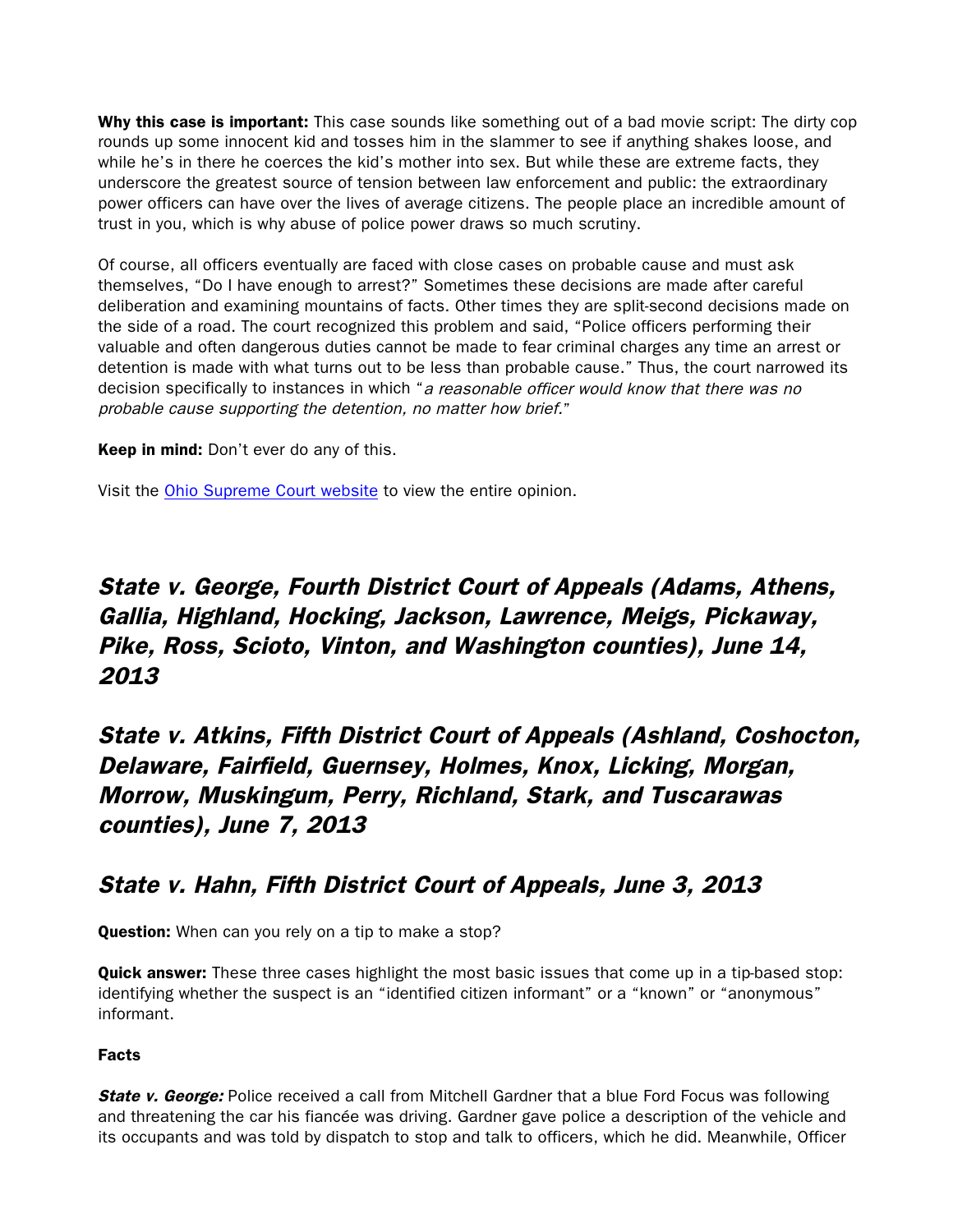Matthew Howell identified a vehicle that matched the description and followed it to a nearby parking lot. While other officers spoke to the informant, Howell questioned the driver of the suspect vehicle.

**State v. Atkins:** Dispatch received a cell phone call regarding a vehicle that appeared to be operating erratically. Trooper Daniel Moran Jr. caught up with the vehicle, driven by Holly Atkins, and the caller (who had kept up with Atkins' car) confirmed the trooper had the right car. The trooper later spoke with the driver and passenger from the informant car.

**State v. Hahn:** An officer was dispatched to a residential area after an unknown person claimed there were noises that sounded like car doors being opened. While investigating, the officer noticed a vehicle driving away at a high rate of speed. (He later said he did not do a visual estimation of speed, nor was speed the reason for the stop).

Why these cases are important: There are three types of informants: identified citizens, known, and anonymous. "Known informants" are probably the easiest to identify because they are criminal contacts an officer relies on for tips. The difference between identified citizens and anonymous informants can be much blurrier, especially in today's world of cell phones and caller ID. But it can be an extremely important distinction.

When an identified citizen informant gives a tip, the courts generally consider that good enough to meet the reasonable suspicion standard necessary to make a stop. On the other hand, if the informant is anonymous, the police must independently corroborate the tip or personally observe evidence sufficient for reasonable suspicion.

For example, it does not appear, in any of these cases, that the arresting officer knew the name of the informants before making a stop. And so in each case, the defendant argued that the informant was anonymous.

In *George*, the court found that the caller was an identified civilian informant because he stopped to talk to other officers while Officer Howell was stopping the suspect. Similarly, in Atkins, the informant followed the suspect vehicle until Trooper Moran caught up with it and confirmed the identity of the vehicle while the trooper was there. In both cases, the courts found there was enough information to consider the informants to be identified civilian informants and, therefore, there was no need for independent corroboration.

By contrast, in *Hahn*, the officer did not have information on the caller's identity nor was there any reason for the officer to believe he would be able to identify the caller. When an informant is not identifiable (and therefore, not subject to being charged with providing false information), the informant is anonymous. When you have an anonymous informant, you must get independent corroboration of criminal activity before you can stop a suspect.

Keep in mind: When it comes to tips, it definitely pays to have a good working relationship with your dispatchers. If you can determine that an informant is an "identified citizen," you can make a stop based solely on their statements. And sometimes the question of whether they are identified is based on fluid facts that you'll get from dispatch. If you both know what signs to look for, you can decide whether to make a stop immediately or whether you need to treat the informant as anonymous. In the latter case, you're going to need independent reasonable suspicion.

Visit the [Ohio Fourth District Court of Appeals website](http://www.sconet.state.oh.us/rod/docs/pdf/4/2013/2013-ohio-2511.pdf) (George) and the Ohio Fifth District Court of Appeals ([Atkins](http://www.sconet.state.oh.us/rod/docs/pdf/5/2013/2013-ohio-2446.pdf) and [Hahn](http://www.sconet.state.oh.us/rod/docs/pdf/5/2013/2013-ohio-2308.pdf)) website to view the entire opinions.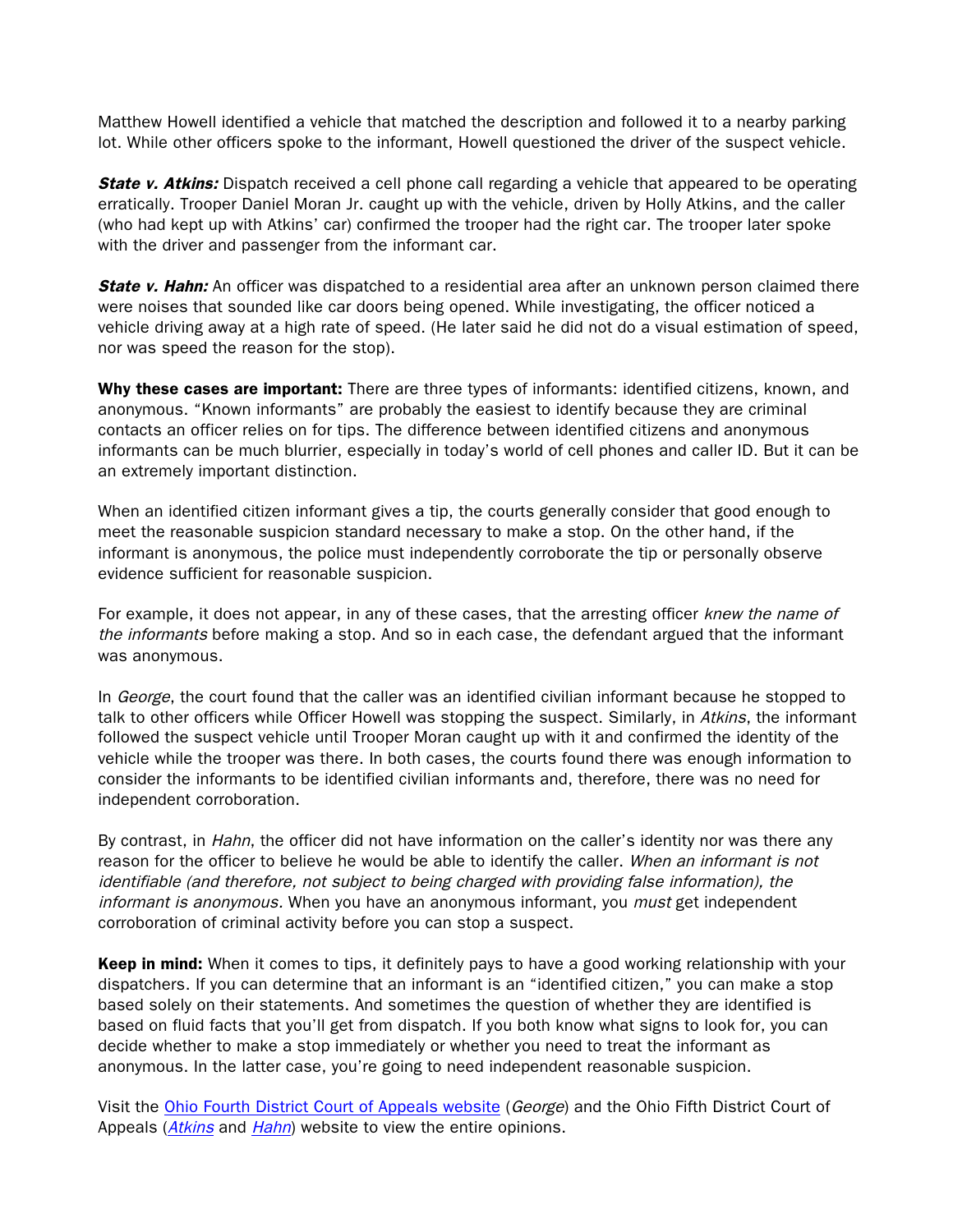# State v. Jennings, Tenth District Court of Appeals (Franklin County), June 27, 2013

**Question:** Can an officer generate reasonable suspicion to stop based on many factors that, standing alone, would not create reasonable suspicion?

**Quick Answer**: Yes, that's why it's called "totality" of all the circumstances; you have to look at every permissible factor.

Facts: Columbus Police Officer Ryan Steele was patrolling an area known for narcotic and gang activity. He pulled into an apartment complex about 1 a.m. and noticed a vehicle with its hood up. Rommel Jennings, who was standing near the vehicle, saw Steele, looked panicked, and immediately started walking nervously toward the vehicle. The officer testified that he saw Jennings make a "pitching" or "tossing" motion toward the hood of the car.

Steele got out of his cruiser and started talking to Jennings. He then asked Jennings to step away from the vehicle and sit on the sidewalk because he didn't know what Jennings had put in the engine bay. Jennings tried to shut the hood, but Steele stopped it. Jennings attempted to close the hood a second time, and Steele let it shut. Having succeeded in closing the hood, Jennings sat on the sidewalk. Officer Steele opened the hood and found a bag of crack cocaine and a crack pipe.

Why this case is important: Although this case stands for a simple proposition that everyone learns in peace officer basic training — that the "totality of the circumstances" means all the permissible circumstances — this is still a good read concerning the nitty-gritty legal details of your profession. This case deals with a split decision. The trial court judge said the officer didn't have reasonable suspicion. On appeal, two of the appellate judges voted that the officer did, while one voted that he didn't.

The court spent five paragraphs (10 through 14), a full two pages of the opinion, analyzing exactly when Jennings had been "seized." Most people might assume Jennings had been seized when the officer asked him to step away from the car and sit on the sidewalk. But the court noted that, even if that request was seen as an order, a person isn't "seized" if they do not submit to a show of authority. Because Jennings ignored the request and instead attempted to close the hood, he wasn't yet seized for constitutional purposes. Similarly, although the officer exercised a show of authority by stopping Jennings from closing the hood the first time, Jennings tried and succeeded in closing it the second time. Thus, it wasn't until Jennings succeeded in closing the hood *and then* submitted to the officer's authority by sitting on the sidewalk that he had been "seized." The court then went into a three-page analysis about what constitutes reasonable suspicion and concluded that Officer Steele had sufficient grounds to make the investigatory stop.

The dissenting judge disagreed, noting, "Police officers make mistakes and sometimes testify in a way to justify what they have done earlier." Instead, the dissenting judge would have voted to uphold the trial judge's determination that Officer Steel was not credible and there were no reasonable grounds to justify even a minor intrusion to Jennings' freedom.

Keep in mind: The law is finicky. In this case, the court spent five pages identifying the precise moment that Jennings was seized and discussing whether there was reasonable suspicion for the stop. To put that in perspective: That's a 2,000-word discussion on a series of decisions that Officer Steele had to make over the course of a few minutes while talking to a possibly armed suspect. And even then, one judge dissented.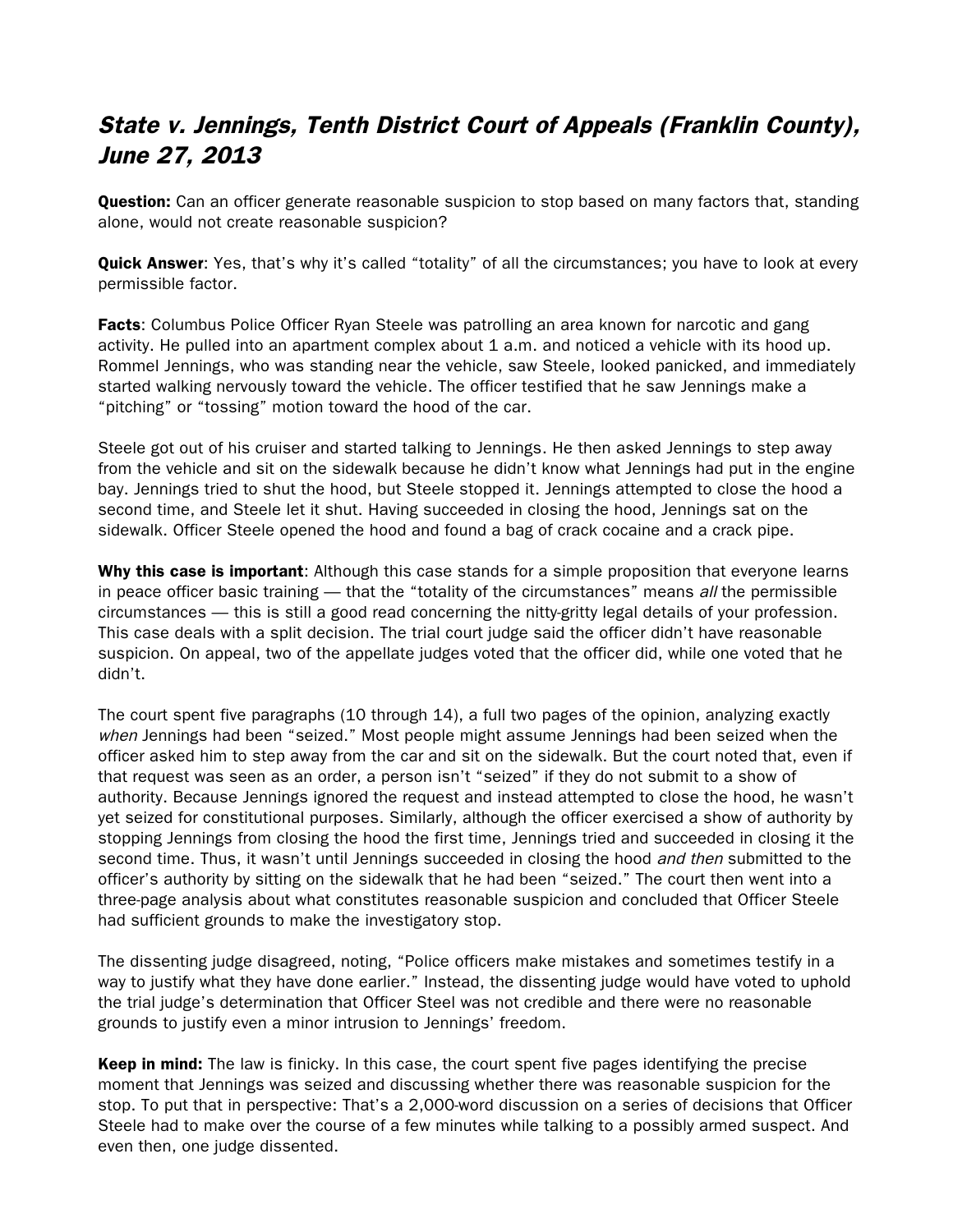Face it, there's very little room for error when you're dealing with a bunch of lawyers. That's why you have to develop an almost reflexive, instinctual feel for reasonable suspicion and probable cause. You can't read a 2,000-word legal analysis every time you make a stop, so your gut reaction has to be as good as an appellate judge's considered deliberation.

Visit the [Ohio Tenth District Court of Appeals website](http://www.sconet.state.oh.us/rod/docs/pdf/10/2013/2013-ohio-2736.pdf) to view the entire opinion.

# Ashland v. McClain, Fifth District Court of Appeals (Ashland, Coshocton, Delaware, Fairfield, Guernsey, Holmes, Knox, Licking, Morgan, Morrow, Muskingum, Perry, Richland, Stark, and Tuscarawas counties), June 26, 2013

**Question:** Can you pat down and search someone you place in your cruiser for the sole purpose of convenience?

### Quick answer: No.

**Facts:** Ashland Police Department responded to a call from Penny Brown, who indicated that her boyfriend, Everette McClain, was trying to get into her apartment. The officer defused the situation, and McClain left the area. About an hour later, Brown called back to say that McClain was trying to kick in one of her windows. When the officer returned, he found McClain walking away from Brown's apartment. The officer wanted to talk to both Brown and McClain, so he put McClain in his police cruiser. Prior to doing so, he patted McClain down and removed two packs of cigarettes from McClain because he didn't want McClain smoking in his cruiser.

Upon further investigation, the officer decided to arrest McClain for disorderly conduct. On the way to the jail, the officer looked in the cigarette packs and found marijuana.

Why this case is important: When you are putting someone in a cruiser for your convenience, you are not automatically entitled to pat them down. In this case, the officer testified that he was placing McClain in his cruiser so that he would be able to talk to both Brown and McClain, and the officer provided no reason to believe the McClain was armed. So, the officer's search was improper.

Further, the officer seized two packs of cigarettes. But there was no evidence that the packs contained weapons or contraband. Instead, the officer seized the property because he didn't want McClain to smoke in his cruiser. But that is not a valid reason to seize property.

Ultimately, because the officer arrested McClain for persistent disorderly conduct before he looked inside the packages, the court held that the evidence was admissible under the "inevitable discovery doctrine," which is the legal equivalent of a "no harm, no foul" rule.

Keep in mind: This case highlights the risk you take that evidence will be suppressed anytime you deviate from the strict legal requirements. It's not clear from the opinion why the state couldn't have argued that the officer had a legitimate safety concern considering he was responding to a forcibleentry call, but that issue wasn't reached. If you are putting someone in your cruiser solely for your convenience, there is no legitimate safety concern that justifies a pat-down. Visit the [Ohio Fifth District Court of Appeals website](http://www.sconet.state.oh.us/rod/docs/pdf/5/2013/2013-ohio-2436.pdf) to view the entire opinion.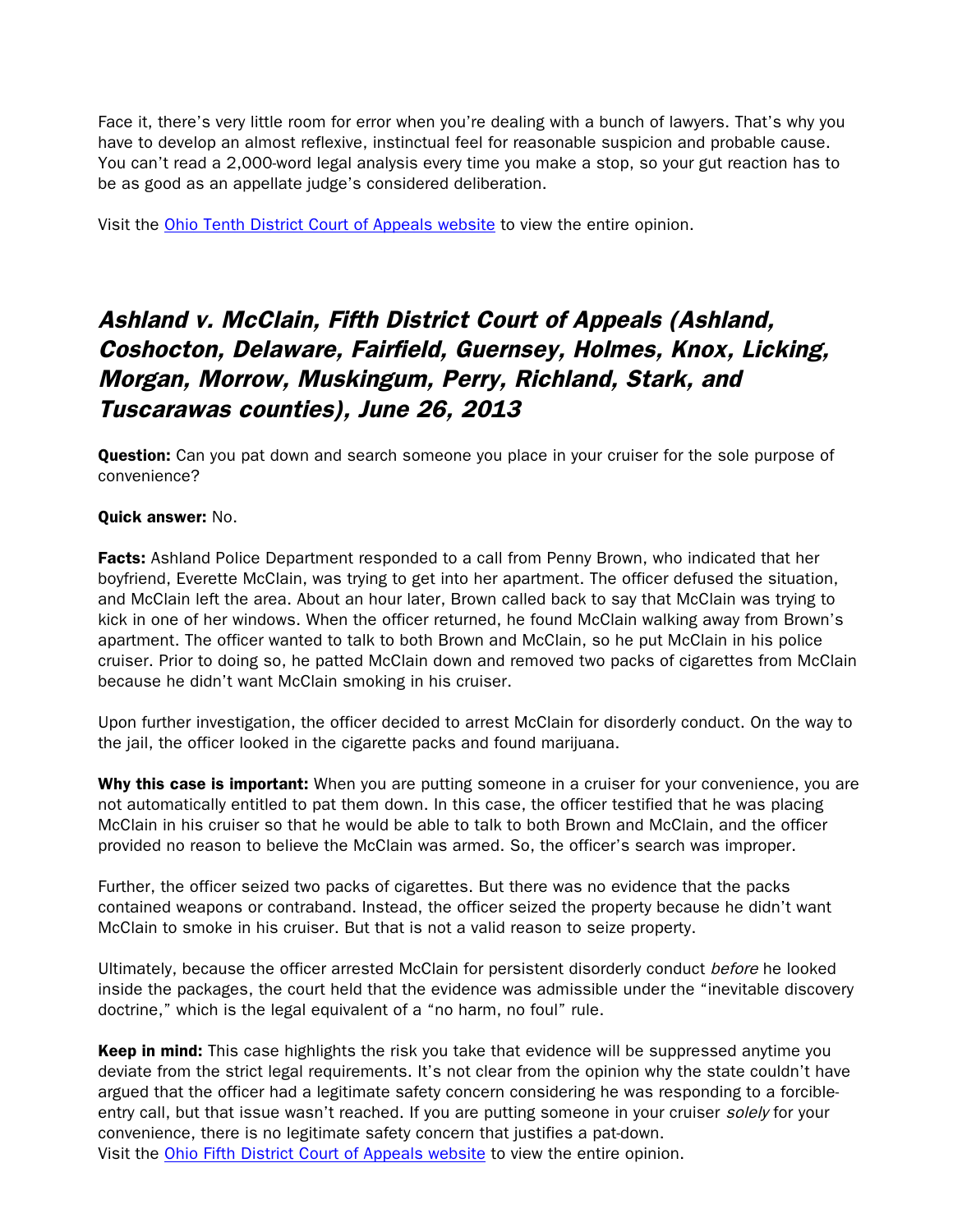# State v. Bolds, Fifth District Court of Appeals (Ashland, Coshocton, Delaware, Fairfield, Guernsey, Holmes, Knox, Licking, Morgan, Morrow, Muskingum, Perry, Richland, Stark, and Tuscarawas counties), May 24, 2013

**Question:** When a plastic bag of drugs falls out during a pat-down, is it admissible?

Quick answer: Yes.

**Facts:** Canton Police Officer Richard Hart responded to a report of a person brandishing a firearm. When Hart arrived, he saw Orion Bolds — who matched the description of the suspect — walking around the area with his hands in his pants. Hart handcuffed Bolds and started a pat-down. Because Bolds' baggy pants were hanging off him, the officer pulled them up to effectively pat down Bold's upper legs and groin. When he did so, a bag of cocaine fell out.

Why this case is important: Officer Hart was not searching Bolds for drugs. He was making sure Bolds wasn't armed, and in doing so he readjusted Bolds' clothes to the degree that is necessary to conduct the pat-down. Bolds was suspected of brandishing a firearm, and when the officer saw him, he had his hands in his pants. The officer reasonably concluded that a weapon might be in Bolds' pants, so the officer pulled up Bolds' pants to ensure he could pat down the area effectively. In doing so, the officer dislodged the cocaine.

Keep in mind: Proving that sometimes fashion trends and crime don't mix, Bolds' baggy pants led to the discovery of a bag of cocaine.

Visit the Ohio Fifth [District Court of Appeals](http://www.sconet.state.oh.us/rod/docs/pdf/5/2013/2013-ohio-2355.pdf) website to view the entire opinion.

## State v. Howard, Second District Court of Appeals, June 7, 2013

**Question:** Can officers search a car inside a detached garage if their search warrant allows them to search the "surrounding curtilage" of a house?

#### Quick answer: Yes.

**Facts:** Officers from the Greene County Agencies for Combined Enforcement Task Force got a warrant to search the house of Christopher Howard's mother based on suspected drug activity. The warrant mentioned a detached garage and the surrounding curtilage. When the officers executed the warrant, they discovered a quarter kilo of cocaine in the trunk of a Chrysler Sebring parked in the garage. Howards moved to suppress the cocaine evidence on the grounds that the warrant did not authorize the search of the garage or the Sebring.

Why this case is important: "Curtilage" is an obscure term that no one but lawyers and cops uses anymore, and this case is a good reminder that "curtilage" covers any outbuildings (including garages, sheds, and barns) connected with and in close vicinity of the residence to be searched. In other words, even if the detached garaged hadn't been specifically mentioned in the warrant, it would have been covered as part of the curtilage of the residence. "Curtilage" also includes any vehicles parked in the immediate proximity of the house, and so the Sebring also was covered.